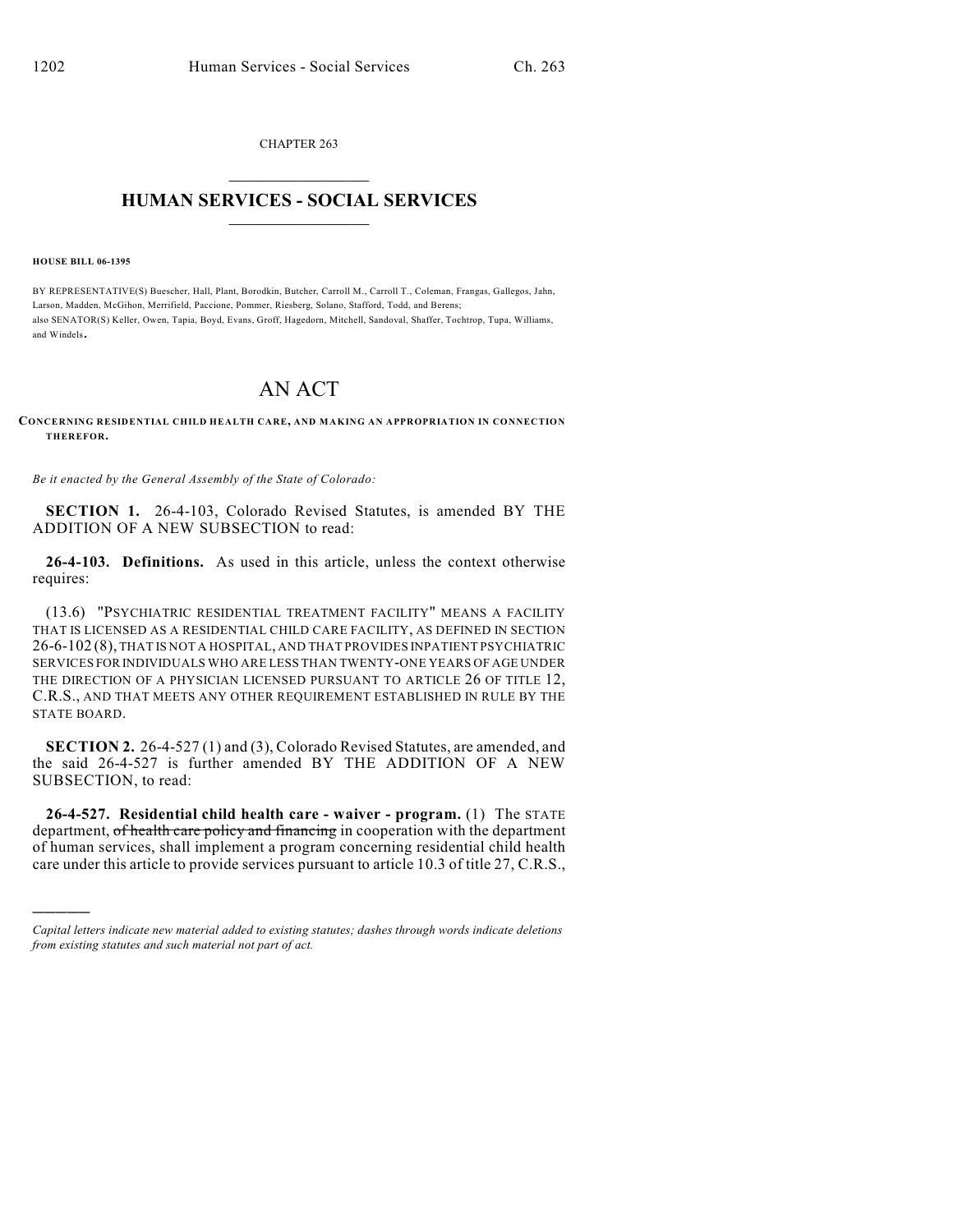to medicaid-eligible children residing in residential child care facilities, as that term is defined in section 26-6-102 (8), TO MEDICAID-ELIGIBLE CHILDREN RESIDING IN PSYCHIATRIC RESIDENTIAL TREATMENT FACILITIES, and children placed BY THE DEPARTMENT OF HUMAN SERVICES OR through county departments of social services in licensed or certified out-of-home placement facilities. Children with developmental disabilities, as defined in section 27-10.5-102 (11), C.R.S., who are placed in such facilities shall meet the out-of-home placement criteria described in section 19-1-107, C.R.S., and shall be neglected or dependent as described in section 19-3-102, C.R.S. The medical services STATE board shall establish the type of rehabilitative or medical assistance services to be provided under the program as described in subsection (3) of this section, to the extent such services are cost-efficient, and the recipient eligibility criteria that may include, but are not limited to, a medical necessity determination and a financial eligibility determination. THE STATE BOARD SHALL DEFINE IN RULE THE STAFF PERMITTED TO ORDER, MONITOR, AND ASSESS SECLUSION AND RESTRAINT IN PSYCHIATRIC RESIDENTIAL TREATMENT FACILITIES, AND THE CORRESPONDING RESTRICTIONS ON THE USE OF SECLUSION AND RESTRAINT.

(3) (a) The department of health care policy and financing STATE BOARD, in cooperation with the department of human services, shall promulgate rules as necessary for the implementation of the program, including, but not limited to, rules regarding program services that may include rehabilitative services as appropriate to residential child health care when referred by a physician licensed pursuant to article 36 of title 12, C.R.S., a psychologist licensed pursuant to part 3 of article 43 of title 12, C.R.S., a registered professional nurse as defined in section 12-38-103 (11), C.R.S., who, by reason of postgraduate education and additional nursing preparation, has gained knowledge, judgment, and skill in psychiatric or mental health nursing, a clinical social worker licensed pursuant to part 4 of article 43 of title 12, C.R.S., a marriage and family therapist licensed pursuant to part 5 of article 43 of title 12, C.R.S., or a professional counselor licensed pursuant to part 6 of article 43 of title 12, C.R.S.; the number of recipients participating; eligibility criteria including financial eligibility criteria; reimbursement of providers; and such other rules as are necessary for the implementation and administration of the program. The twenty percent county contribution established in section 26-1-122 for residential child care facilities may be used by the state to obtain federal financial participation under Title XIX of the social security act for any residential child health care program established pursuant to this section. The twenty percent contribution shall not be increased due to any federal financial participation received as a result of any programs established pursuant to this section. Nothing in this section shall be construed to prohibit an adjustment in the county contribution due to caseload or service cost increases. Nothing in this section shall be construed to create a county obligation to directly participate in the financing of any program established pursuant to the "Colorado Medical Assistance Act" as set forth in this article.

(b) NOTWITHSTANDING THE PROVISIONS OF SECTION 26-1-122, FOR FISCAL YEARS 2006-07 AND 2007-08, THE ANNUAL COUNTY CONTRIBUTION SHALL BE REDUCED TO THE COUNTY'S FISCAL YEAR 2004-05 ACTUAL CONTRIBUTION.

(c) ON OR BEFORE JANUARY 15, 2008, THE DEPARTMENT OF HUMAN SERVICES, IN COLLABORATION WITH THE CHILD WELFARE ALLOCATION COMMITTEE, SHALL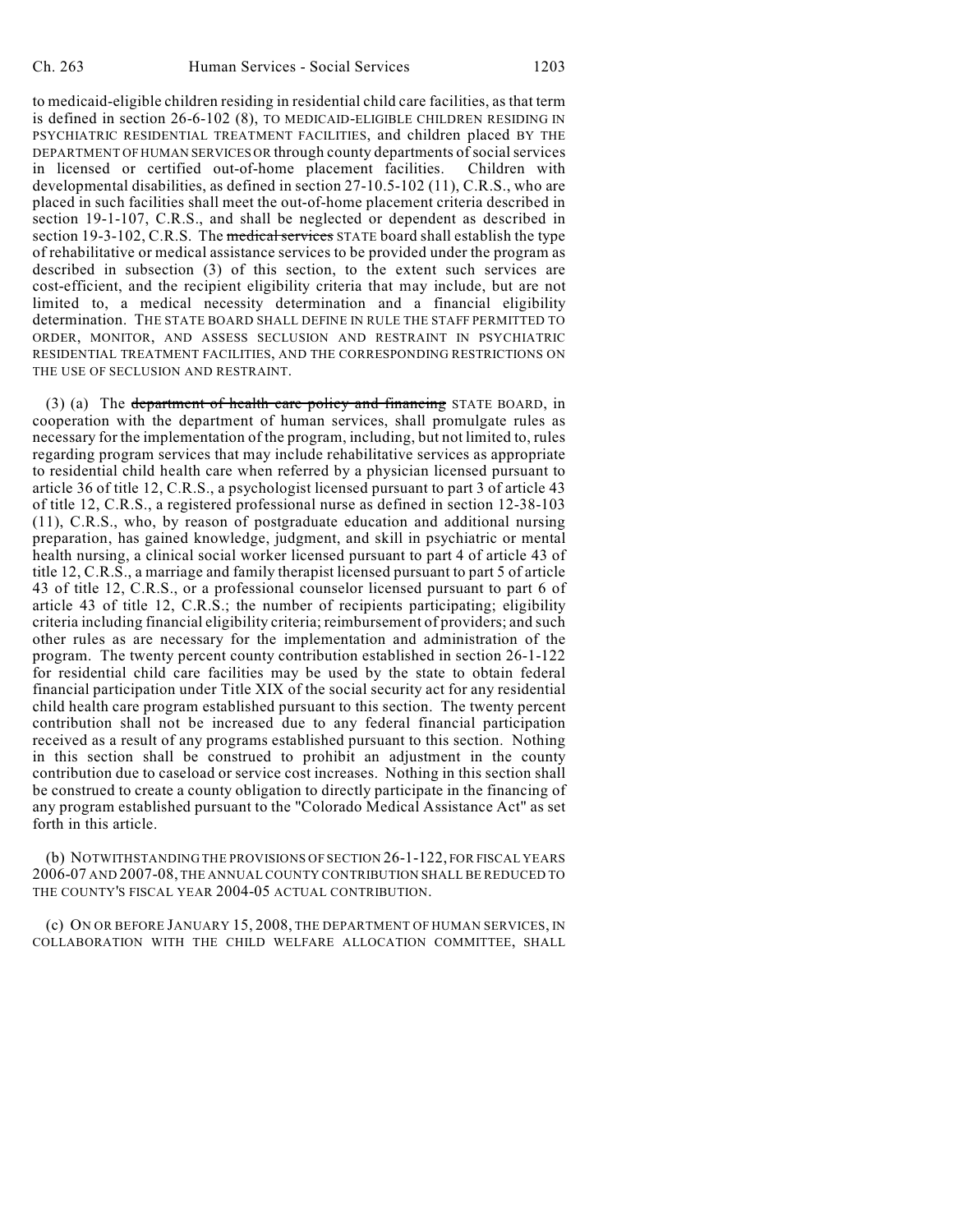SUBMIT A RECOMMENDATION TO THE JOINT BUDGET COMMITTEE OF THE GENERAL ASSEMBLY REGARDING THE COUNTY CONTRIBUTION TOWARD THE ACTUAL COST OF PROVIDING RESIDENTIAL CHILD HEALTH CARE SERVICES PURSUANT TO THIS SECTION FOR FISCAL YEAR 2008-09 AND FOR EACH FISCAL YEAR THEREAFTER. THE DEPARTMENT OF HUMAN SERVICES SHALL INCLUDE IN ITS SUBMISSION TO THE JOINT BUDGET COMMITTEE ANY LEGISLATIVE CHANGES THAT MAY BE NECESSARY TO ACCOMPLISH ANY CHANGE IN THE COUNTY CONTRIBUTION.

(6) SERVICES PROVIDED IN A RESIDENTIAL CHILD CARE FACILITY BY A PROVISIONAL LICENSEE AS DEFINED IN SECTION 12-43-201 (7.8), C.R.S., TO MEDICAID-ELIGIBLE CHILDREN SHALL RECEIVE MEDICAID REIMBURSEMENT ONLY IF APPROVED BY THE FEDERAL GOVERNMENT.

**SECTION 3.** 26-5-104 (4) (d), Colorado Revised Statutes, is amended to read:

**26-5-104. Funding of child welfare services.** (4) **Allocations.** (d) The state department may only seek additional funding from the general assembly in a supplemental appropriations bill based upon caseload growth, subject to the provisions of subsection (7) of this section, or changes in federal law or federal funding. FOR FISCAL YEARS 2006-07 AND 2007-08, THE STATE DEPARTMENT MAY SEEK SUPPLEMENTAL FUNDING RELATED TO THE IMPLEMENTATION OF THE PLACEMENT OF CHILDREN IN A RESIDENTIAL CHILD HEALTH CARE PROGRAM AS SPECIFIED IN SECTION 26-4-527.

**SECTION 4.** 26-6-102 (8), Colorado Revised Statutes, is amended to read:

**26-6-102. Definitions - repeal.** As used in this article, unless the context otherwise requires:

(8) "Residential child care facility" means a facility licensed by the state department pursuant to this part 1 to provide twenty-four-hour group care and treatment for five or more children operated under private, public, or nonprofit sponsorship. "RESIDENTIAL CHILD CARE FACILITY" INCLUDES COMMUNITY-BASED RESIDENTIAL CHILD CARE FACILITIES, SHELTER FACILITIES, AND THERAPEUTIC RESIDENTIAL CHILD CARE FACILITIES AS DEFINED IN RULE BY THE STATE BOARD, AND PSYCHIATRIC RESIDENTIAL TREATMENT FACILITIES AS DEFINED IN SECTION 26-4-103 (13.6). A residential child care facility may be eligible for designation by the executive director of the state department pursuant to article 10 of title 27, C.R.S.

**SECTION 5.** 12-43-201, Colorado Revised Statutes, is amended BY THE ADDITION OF THE FOLLOWING NEW SUBSECTIONS to read:

**12-43-201. Definitions - repeal.** As used in this part 2, unless the context otherwise requires:

(7.7) (a) "PROVISIONAL LICENSE" MEANS A LICENSE ISSUED PURSUANT TO SECTION 12-43-206.5.

(b) THIS SUBSECTION (7.7) IS REPEALED, EFFECTIVE JULY 1, 2011.

(7.8) (a) "PROVISIONAL LICENSEE" MEANS A PERSON WHO HOLDS A PROVISIONAL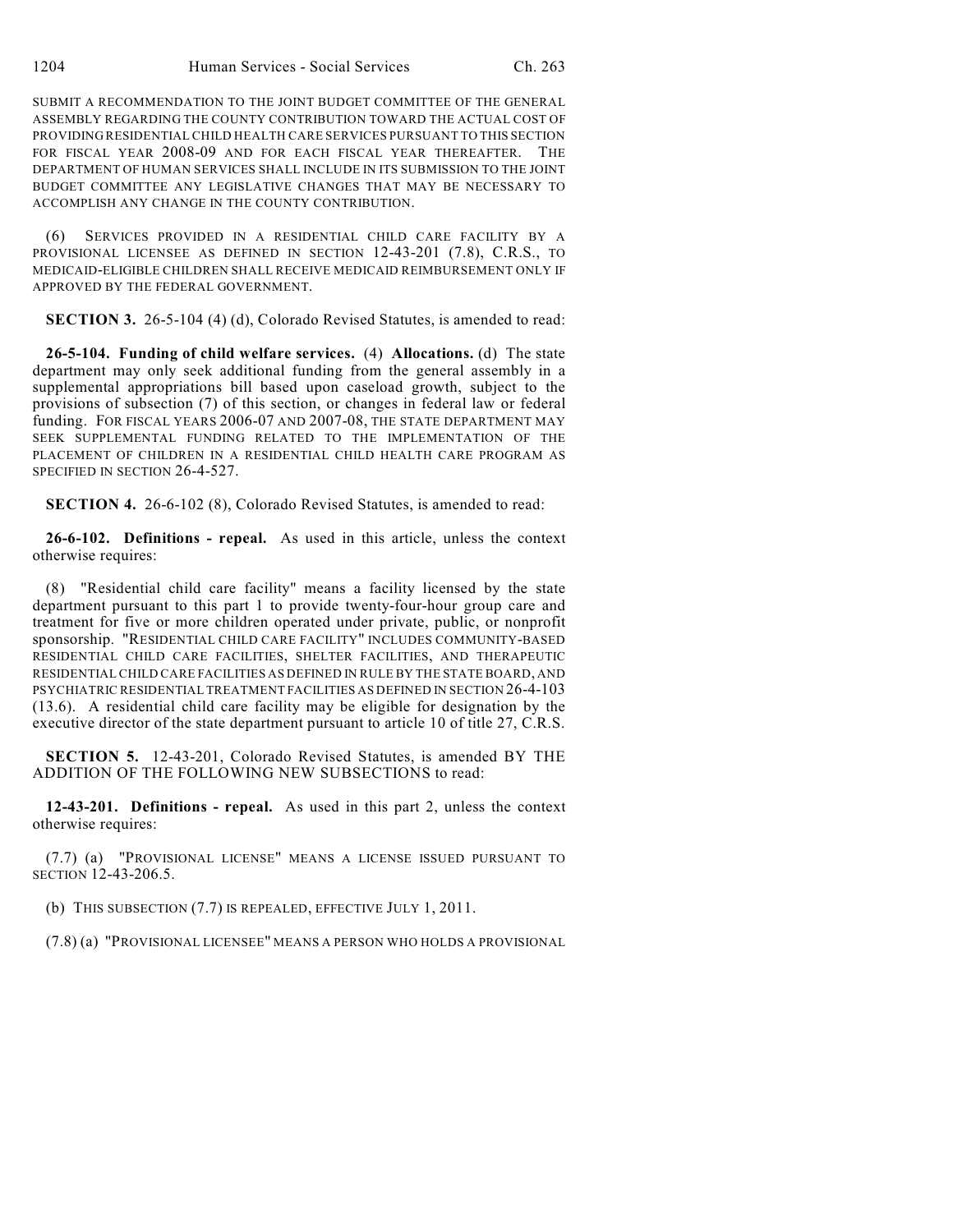LICENSE PURSUANT TO SECTION 12-43-206.5.

(b) THIS SUBSECTION (7.8) IS REPEALED, EFFECTIVE JULY 1, 2011.

**SECTION 6.** Part 2 of article 43 of title 12, Colorado Revised Statutes, is amended BY THE ADDITION OF A NEW SECTION to read:

**12-43-206.5. Provisional license - repeal.** (1) (a) THE BOARD MAY ISSUE A PROVISIONAL LICENSE TO AN APPLICANT WHO HAS COMPLETED A POST-GRADUATE DEGREE THAT MEETS THE EDUCATIONAL REQUIREMENTS FOR LICENSURE IN SECTION 12-43-304, 12-43-403, 12-43-504, OR 12-43-603, AS APPLICABLE, AND WHO IS WORKING IN A RESIDENTIAL CHILD CARE FACILITY AS DEFINED IN SECTION 26-6-102 (8), C.R.S., UNDER THE SUPERVISION OF A LICENSEE.

(b) A PROVISIONAL LICENSE ISSUED PURSUANT TO PARAGRAPH (a) OF THIS SUBSECTION (1) SHALL TERMINATE AT THE EARLIEST OF:

(I) THIRTY DAYS AFTER TERMINATION OF THE PROVISIONAL LICENSEE'S EMPLOYMENT WITH A QUALIFYING RESIDENTIAL CHILD CARE FACILITY, UNLESS THE PROVISIONAL LICENSEE OBTAINS AND SUBMITS TO THE BOARD PROOF OF EMPLOYMENT WITH ANOTHER RESIDENTIAL CHILD CARE FACILITY; OR

(II) THIRTY DAYS AFTER TERMINATION OF THE PROVISIONAL LICENSEE'S SUPERVISION BY A LICENSEE UNLESS THE PROVISIONAL LICENSEE OBTAINS AND SUBMITS TO THE BOARD PROOF OF SUPERVISION BY ANOTHER LICENSEE.

(c) A PROVISIONAL LICENSEE SHALL NOTIFY THE BOARD OF ANY CHANGE IN SUPERVISION WITHIN THIRTY DAYS AFTER THE CHANGE.

(2) EACH BOARD MAY CHARGE AN APPLICATION FEE TO AN APPLICANT FOR A PROVISIONAL LICENSE. ALL FEES COLLECTED PURSUANT TO THIS SUBSECTION (2) SHALL BE TRANSMITTED TO THE STATE TREASURER, WHO SHALL CREDIT THE SAME TO THE DIVISION OF REGISTRATIONS CASH FUND PURSUANT TO SECTION 24-34-105, C.R.S. AN APPLICATION FOR A PROVISIONAL LICENSE SHALL IDENTIFY THE NAME, CONTACT INFORMATION, AND LICENSE NUMBER OF THE LICENSEE PROVIDING SUPERVISION OF THE PROVISIONAL LICENSURE APPLICANT.

(3) THIS SECTION IS REPEALED, EFFECTIVE JULY 1, 2011.

**SECTION 7. Appropriation - adjustment in 2006 long bill.** (1) For implementation of this act, appropriations made in the general appropriations act to the department of health care policy and financing for the fiscal year beginning July 1, 2006, shall be adjusted as follows:

(a) The appropriation for the executive director's office, for the medicaid management information system contract, is increased by the sum of eleven thousand five hundred eighty-four dollars (\$11,584), or so much thereof as may be necessary, for the implementation of this act. Said sum shall be from the general fund and shall be subject to the "(M)" notation as defined in the general appropriation act. Said amount is exempt from the statutory limit on state general fund appropriations pursuant to section 24-75-201.1 (1) (a) (III) (A), Colorado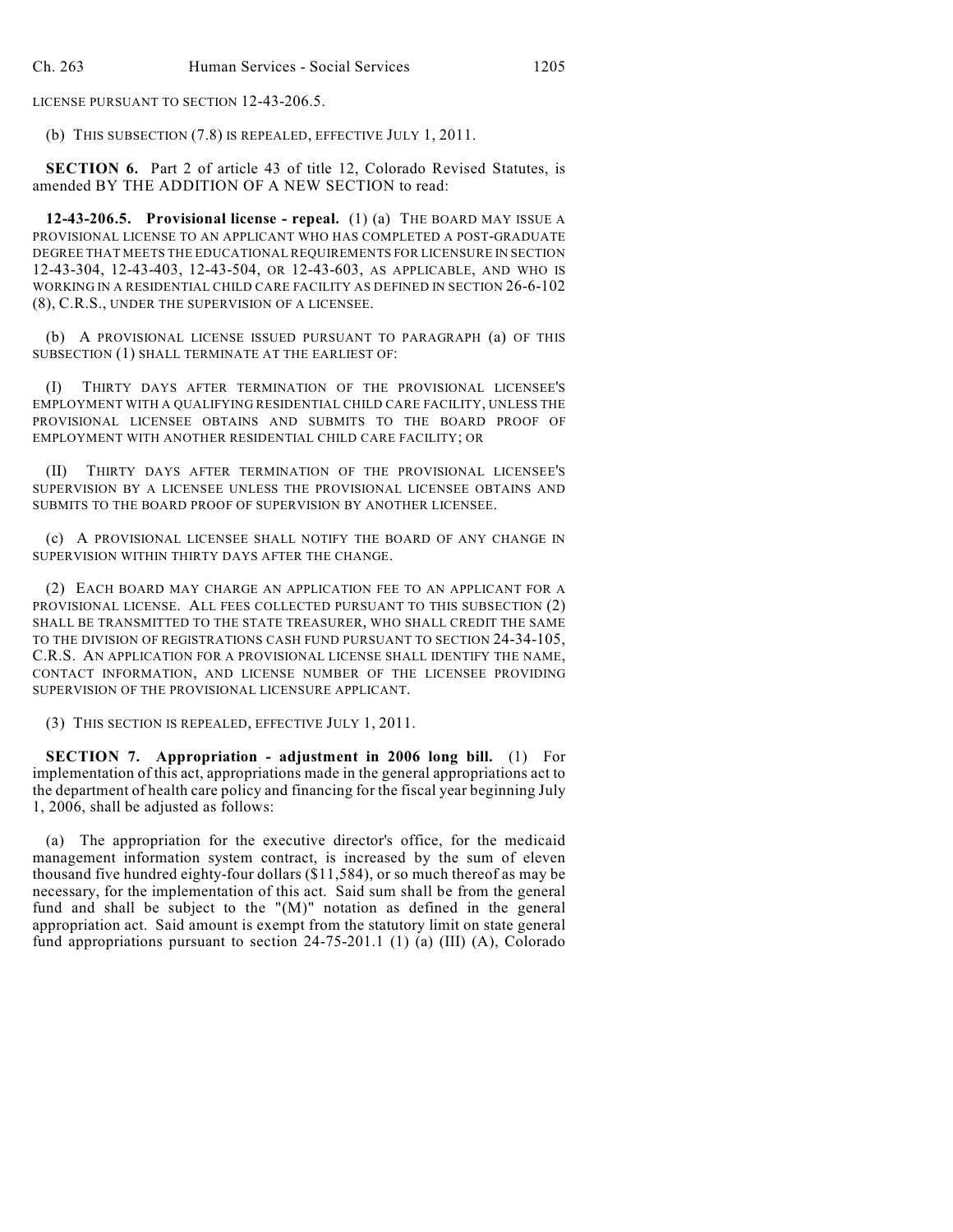Revised Statutes. In addition to said appropriation, the general assembly anticipates that the department of health care policy and financing will receive thirty-four thousand seven hundred fifty-two dollars (\$34,752) in federal funds for the implementation of this act. Although the federal funds are not appropriated in this act, they are noted for the purpose of indicating the assumptions used relative to these funds in developing state appropriation amounts.

(b) The appropriation for department of humans services medicaid-funded programs, division of child welfare - medicaid funding, for child welfare services, is decreased by six hundred sixty-three thousand one hundred thirty dollars (\$663,130), or so much thereof as may be necessary, for the implementation of this act. Said sum shall be from the general fund and shall be subject to the "(M)" notation as defined in the general appropriation act.

(c) The appropriation for department of humans services medicaid-funded programs, division of child welfare - medicaid funding, for child welfare services, is increased by the sum of five million thirty-seven thousand dollars (\$5,037,000), or so much thereof as may be necessary, for the implementation of this act. Said sum shall be from the general fund and shall be subject to the "(M)" notation as defined in the general appropriation act. Said amount is exempt from the statutory limit on state general fund appropriations pursuant to section 24-75-201.1 (1) (a) (III) (A), Colorado Revised Statutes. In addition to said appropriation, the general assembly anticipates that the department of health care policy and financing will receive the sum of four million three hundred seventy-three thousand eight hundred seventy dollars (\$4,373,870) in federal funds for the implementation of this act. Although the federal funds are not appropriated in this act, they are noted for the purpose of indicating the assumptions used relative to these funds in developing state appropriation amounts.

(d) The appropriation for department of human services medicaid-funded programs, for division of youth corrections - medicaid funding, is decreased by forty-eight thousand five hundred thirteen dollars (\$48,513), or so much thereof as may be necessary, for the implementation of this act. Said sum shall be from the general fund and shall be subject to the "(M)" notation as defined in the general appropriation act.

(e) The appropriation for department of human services medicaid-funded programs, for division of youth corrections - medicaid funding, is increased by seven hundred seventy-seven thousand four hundred fifty dollars (\$777,450) or so much thereof as may be necessary, for the implementation of this act. Said sum shall be from the general fund and shall be subject to the "(M)" notation as defined in the general appropriation act. Said amount is exempt from the statutory limit on state general fund appropriations pursuant to section 24-75-201.1 (1) (a) (III) (A), Colorado Revised Statutes. In addition to said appropriation, the general assembly anticipates that, for the fiscal year beginning July 1, 2006, the department of health care policy and financing will receive the sum of seven hundred twenty-eight thousand nine hundred thirty-seven dollars (\$728,937) in federal funds for the implementation of this act. Although the federal funds are not appropriated in this act, they are noted for the purpose of indicating the assumptions used relative to these funds in developing state appropriation amounts.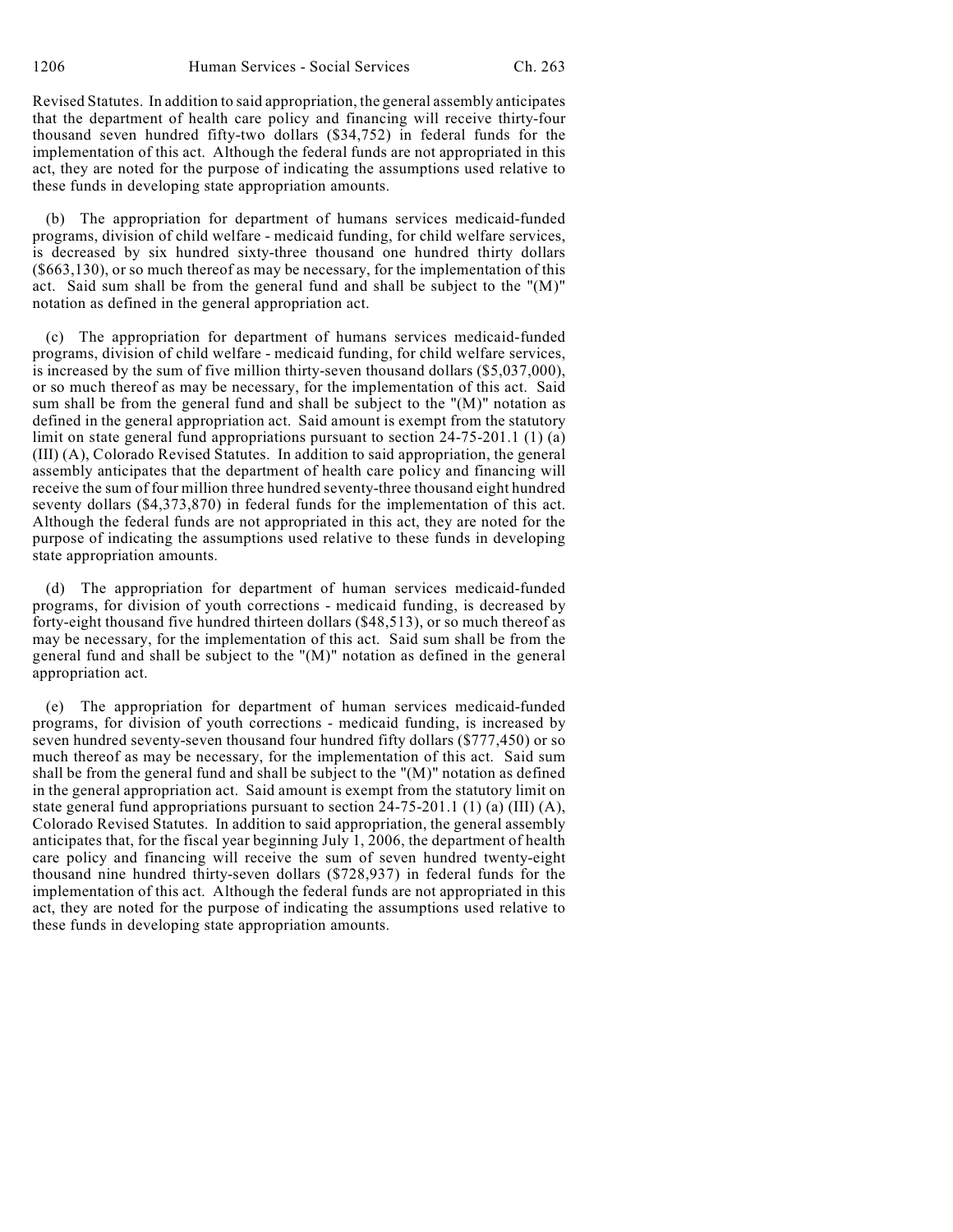(2) For implementation of this act, appropriations made in the general appropriations act to the department of human services for the fiscal year beginning July 1, 2006, shall be adjusted as follows:

(a) The general fund appropriation for the division of child welfare, for child welfare services, is decreased by three million eight hundred sixty thousand one hundred fourteen dollars (\$3,860,114).

(b) The cash funds exempt appropriation from local share for the division of child welfare, for child welfare services, is decreased by three hundred seven thousand four hundred thirty-nine dollars (\$307,439).

(c) The cash funds exempt appropriation received from the department of health care policy and financing out of the appropriation made in subsection (1) of this section, for the division of child welfare, for child welfare services, is increased by eight million seven hundred forty-seven thousand seven hundred forty dollars (\$8,747,740).

(d) In addition to said appropriation, the general assembly anticipates that, for the fiscal year beginning July 1, 2006, the federal funds appropriation to the department of human services, for the division of child welfare, for child welfare services is decreased by nine hundred fifty-six thousand four hundred nineteen dollars (\$956,419) for the implementation of this act. Although the federal funds are not appropriated in this act, they are noted for the purpose of indicating the assumptions used relative to these funds in developing state appropriation amounts.

(e) The appropriation for the division of youth corrections, for purchase of contract placements, is increased by six hundred twenty-five thousand five hundred eighty-eight dollars (\$625,588) or so much thereof as may be necessary, for the implementation of this act. Of said sum, the general fund appropriation is decreased by eight hundred thirty-two thousand two hundred eighty-six dollars (\$832,286) and the cash funds exempt appropriation is increased by one million four hundred fifty-seven thousand eight hundred seventy-four dollars (\$1,457,874). Said cash funds exempt shall be from the department of health care policy and financing out of the appropriation made in subsection (1) of this section.

(3) In addition to any other appropriation, there is hereby appropriated, out of any moneys in the division of registrations cash fund created in section 24-34-105 (2) (b) (I), Colorado Revised Statutes, not otherwise appropriated, to the department of regulatory agencies, for allocation to the executive director's office and administrative services, for legal services, the sum of three hundred twenty-two dollars (\$322), or so much thereof as may be necessary, for the implementation of this act.

(4) In addition to any other appropriation, there is hereby appropriated, out of moneys in the division of registrations cash fund created in section 24-34-105 (2) (b) (I), Colorado Revised Statutes, not otherwise appropriated, to the department of regulatory agencies, for allocation to the division of registrations, the sum of thirty thousand seventy-five dollars (\$30,075) and 0.4 FTE, or so much thereof as may be necessary, for the implementation of this act.